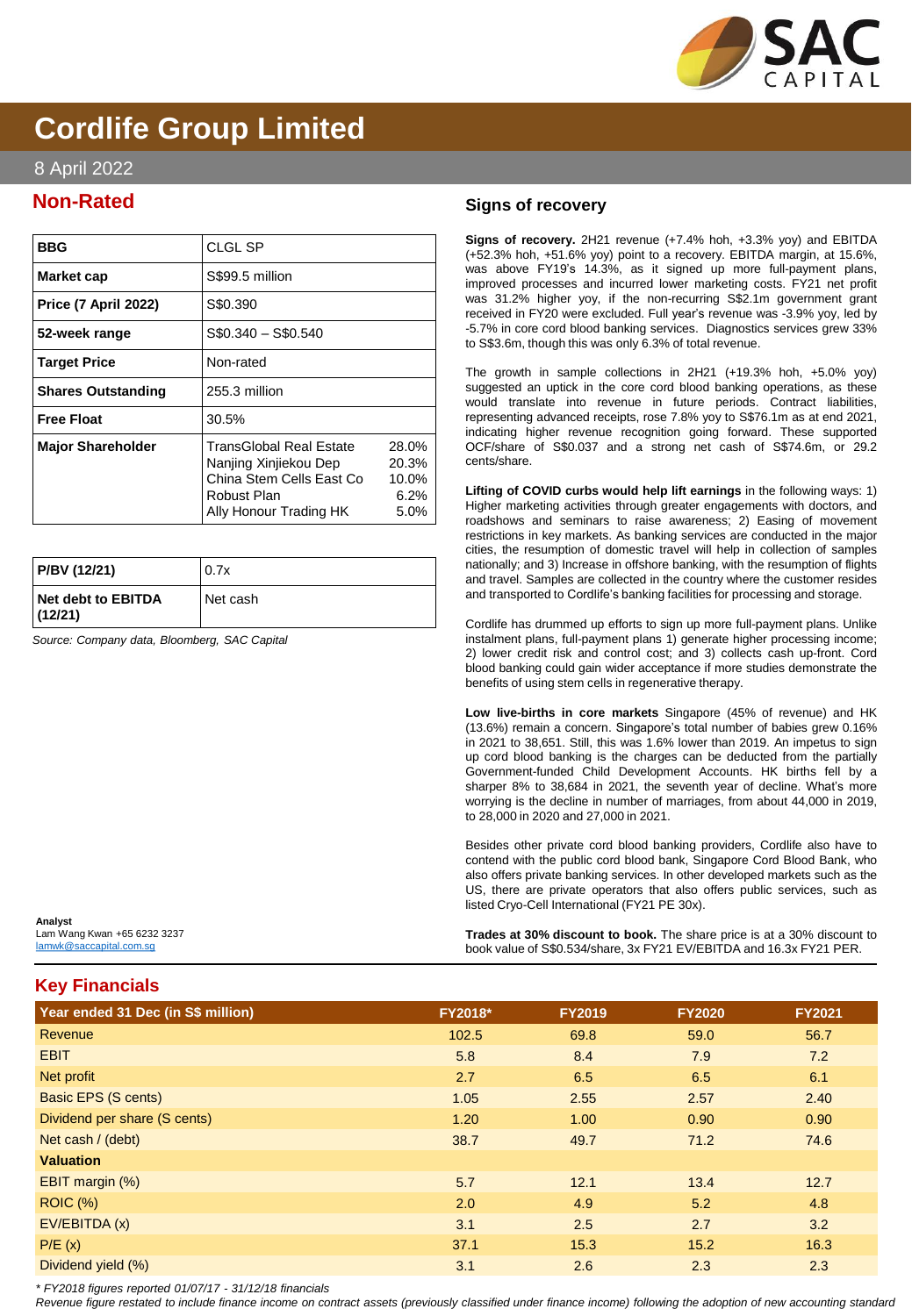

## **Income Statement**

| <b>FYE 31 Dec (S\$'m)</b>             | 2018    | 2019    | 2020    | 2021    |
|---------------------------------------|---------|---------|---------|---------|
| Revenue                               | 102.5   | 69.8    | 59.0    | 56.7    |
| Cost of sales                         | $-34.1$ | $-21.9$ | $-18.9$ | $-17.2$ |
| Gross profit                          | 68.4    | 47.9    | 40.1    | 39.5    |
| Other operating income                | 1.4     | 0.9     | 2.9     | 0.8     |
| Selling and marketing expenses        | $-32.2$ | $-21.9$ | $-18.4$ | $-17.5$ |
| Administrative expenses               | $-34.2$ | $-21.2$ | $-19.5$ | $-18.5$ |
| Finance income                        | 2.1     | 2.1     | 2.2     | 2.3     |
| Finance costs                         | $-0.3$  | $-0.3$  | $-0.3$  | $-0.2$  |
| Profit before income tax from         |         |         |         |         |
| operations                            | 5.2     | 7.5     | 7.0     | 6.4     |
| Fair value gain/(loss) on             |         |         |         |         |
| investment properties                 | 0.3     | $-0.3$  | $-0.2$  | 0.2     |
| Reversal of impairment loss on        |         |         |         |         |
| investment in associate               |         |         | 0.4     |         |
| Share of profit of associate          |         |         | 0.4     | 0.4     |
| Gain/(loss) on financial asset at far |         |         |         |         |
| value through profit or loss          | ٠       | 0.9     | $-0.0$  | $-0.0$  |
| Profit before income tax              | 5.5     | 8.1     | 7.6     | 7.0     |
| Income tax expense                    | $-2.8$  | $-1.7$  | $-1.0$  | $-0.9$  |
| Profit for the period                 | 2.7     | 6.5     | 6.6     | 6.1     |
| Profit attributable to:               |         |         |         |         |
| <b>Owners of the Company</b>          | 2.7     | 6.5     | 6.5     | 6.1     |
| Non-controlling interests             | 0.0     | $-0.0$  | 0.0     |         |

# **Cordlife Group Limited**

## **Ratios**

| ,,,,,                      |          |          |          |          |
|----------------------------|----------|----------|----------|----------|
| <b>FYE 31 Dec (S\$'m)</b>  | 2018     | 2019     | 2020     | 2021     |
| Profitability (%)          |          |          |          |          |
| Gross profit margin        | 66.7     | 68.7     | 68.0     | 69.7     |
| EBIT margin                | 5.7      | 12.1     | 13.4     | 12.7     |
| Profit before tax margin   | 5.4      | 11.6     | 12.8     | 12.4     |
| Liquidity (x)              |          |          |          |          |
| Current ratio              | 4.2      | 3.3      | 3.9      | 3.8      |
| Quick ratio                | 4.1      | 3.2      | 3.9      | 3.7      |
| Net Debt to Equity (%)     | Net Cash | Net Cash | Net Cash | Net Cash |
| Valuation (x)              |          |          |          |          |
| P/E                        | 37.1     | 15.3     | 15.2     | 16.3     |
| P/B                        | 0.8      | 0.8      | 0.7      | 0.7      |
| EV/EBITDA                  | 3.1      | 2.5      | 2.7      | 3.2      |
| Returns (%)                |          |          |          |          |
| Return on equity           | 2.2      | 5.0      | 4.9      | 4.5      |
| Return on assets           | 1.3      | 2.9      | 2.8      | 2.6      |
| Return on invested capital | 2.0      | 4.9      | 5.2      | 4.8      |

| FYE 31 Dec (S\$'m)                   | 2018           | 2019    | 2020    | 2021                     |
|--------------------------------------|----------------|---------|---------|--------------------------|
| <b>PPE</b>                           | 12.7           | 16.1    | 16.4    | 16.4                     |
| Investment properties                | 8.7            | 7.7     | 7.5     | 3.5                      |
| Intangible assets                    | 34.3           | 33.4    | 32.0    | 31.5                     |
| Deferred tax assets                  | 0.1            | 0.1     | 1.1     | 0.7                      |
| Investment in associate              | $\overline{a}$ | L.      | 0.8     | 1.1                      |
| LT investments                       | 6.2            | 9.5     | ä,      | 4.4                      |
| Contract assets                      | 67.0           | 69.7    | 68.2    | 66.6                     |
| Other receivables                    | 0.1            | 0.1     | 0.0     | $\overline{a}$           |
| <b>Fixed deposits</b>                | $\overline{a}$ | 5.5     | 3.2     | 17.9                     |
| <b>Total non-current assets</b>      | 129.1          | 142.1   | 129.3   | 142.0                    |
| Inventories                          | 1.4            | 1.3     | 1.7     | 1.4                      |
| Prepayments                          | 2.7            | 2.1     | 2.6     | 2.2                      |
| Trade receivables                    | 27.7           | 24.0    | 23.4    | 24.0                     |
| Other receivables                    | 6.5            | 3.8     | 3.1     | 5.5                      |
| Tax recoverable                      | 2.0            | 2.3     | 1.2     | 1.9                      |
| <b>ST</b> investments                | 29.0           | 13.9    | 19.8    | 15.4                     |
| <b>Fixed deposits</b>                | 3.3            | 9.9     | 16.1    | 15.9                     |
| Pledged fixed deposits               | 0.0            | 9.8     | 10.1    | 10.0                     |
| Cash and cash equivalents            | 10.9           | 14.8    | 25.9    | 15.5                     |
| <b>Total current assets</b>          | 83.6           | 82.1    | 103.9   | 91.7                     |
| <b>Total assets</b>                  | 212.7          | 224.3   | 233.2   | 233.7                    |
| Trade and other payables             | 14.0           | 15.9    | 14.3    | 11.4                     |
| Interest-bearing borrowings          | 0.3            | 0.3     | 0.3     | L.                       |
| Lease liabilities                    | $\overline{a}$ | 1.1     | 1.6     | 2.1                      |
| Contract liabilities                 | 3.8            | 5.9     | 7.8     | 9.0                      |
| Tax payable                          | 2.1            | 1.8     | 2.5     | 1.7                      |
| <b>Total current liabilities</b>     | 20.1           | 25.1    | 26.4    | 24.2                     |
| Other payables                       | 0.3            | 0.4     | 0.5     | 0.7                      |
| Interest-bearing borrowings          | 4.3            | 4.0     | 3.7     | $\overline{\phantom{a}}$ |
| Lease liabilities                    | $\overline{a}$ | 1.4     | 2.1     | 0.8                      |
| Contract liabilities                 | 58.3           | 58.9    | 62.7    | 67.1                     |
| Deferred tax liabilities             | 5.9            | 5.2     | 4.6     | 4.2                      |
| <b>Total non-current liabilities</b> | 68.8           | 69.9    | 73.6    | 72.8                     |
| <b>Total liabilities</b>             | 88.9           | 95.0    | 100.0   | 97.0                     |
| Share capital                        | 96.4           | 96.0    | 95.6    | 95.2                     |
| Treasury shares                      | $-15.5$        | $-14.7$ | $-14.1$ | $-13.3$                  |
| Accumulated profits                  | 56.2           | 61.6    | 65.6    | 69.4                     |
| Other reserves                       | $-13.5$        | $-13.7$ | $-14.0$ | $-14.9$                  |
| <b>Equity attributable to Owners</b> | 123.6          | 129.1   | 133.1   | 136.4                    |
| Non-controlling interests            | 0.1            | 0.1     | 0.1     | 0.3                      |
| <b>Total equity</b>                  | 123.8          | 129.3   | 133.2   | 136.7                    |
| Total equity and liabilities         | 212.7          | 224.3   | 233.2   | 233.7                    |

## **Balance Sheet Cash Flows Statement**

| <b>FYE 31 Dec (S\$'m)</b>          | 2018           | 2019           | 2020                     | 2021                     |
|------------------------------------|----------------|----------------|--------------------------|--------------------------|
| Profit before income tax           | 5.5            | 8.1            | 7.6                      | 7.0                      |
|                                    |                |                |                          |                          |
| Depreciation                       | 2.7            | 3.1            | 2.9                      | 2.6                      |
| Amortisation                       | 1.8            | 1.2            | 1.2                      | 0.9                      |
| Impairment loss written off        | 1.7            | 0.9            | 1.8                      | 1.6                      |
| Interest income                    | $-2.0$         | $-2.1$         | $-2.2$                   | $-2.3$                   |
| Investment loss/(income)           | $-0.4$         | $-0.4$         | $-0.1$                   | 0.3                      |
| Share-based compensation           |                |                |                          |                          |
| expense                            | 0.8            | 0.6            | 0.1                      | 0.3                      |
| FV (gain)/loss on investment       |                |                |                          |                          |
| properties                         | $-0.3$         | 0.3            | 0.2                      | $-0.2$                   |
| Unrealised exchange (gain)/loss    | 1.2            | $-0.2$         | 0.4                      | $-0.4$                   |
| Change in working capital          | $-0.5$         | 3.4            | 3.4                      | $-0.7$                   |
| Others                             | $-0.2$         | $-3.4$         | 0.7                      | 0.3                      |
| Cash flow from operating           |                |                |                          |                          |
| activities                         | 10.2           | 11.6           | 15.9                     | 9.5                      |
| Purchase of PPE                    | $-2.1$         | $-1.5$         | $-1.1$                   | $-1.2$                   |
| Purchase of intangible assets      | $-0.7$         | $-0.6$         | $-0.2$                   | $-0.4$                   |
| Proceeds from sale of investment   |                |                |                          |                          |
| properties                         | $\overline{a}$ |                | $\overline{a}$           | 1.3                      |
| Redemption/(placement) of ST       |                |                |                          |                          |
| investments                        | $-6.2$         | 15.8           | $-0.4$                   | 0.3                      |
| Proceeds from sale of LT           |                |                |                          |                          |
| investments                        | ÷.             | 2.0            | 5.1                      | $\overline{\phantom{0}}$ |
| Acquisition of subsidiary          | $-8.8$         | ÷.             | $\mathbf{r}$             |                          |
| Transfer to term deposits          | 8.5            | $-10.9$        | $-4.8$                   | $-14.3$                  |
| Others                             | 0.0            | 0.0            | 0.1                      | 0.1                      |
| Cash flow from investing           |                |                |                          |                          |
| activities                         | $-9.3$         | 4.9            | $-1.3$                   | $-14.2$                  |
|                                    |                |                |                          |                          |
| Transfer to pledged fixed deposits | 0.2            | $-10.8$        |                          | $\overline{a}$           |
| Purchase of treasury shares        | $-6.7$         | ÷,             |                          | $\overline{a}$           |
| Acquisition of NCI in subsidiary   | $\frac{1}{2}$  | $\overline{a}$ | $\overline{\phantom{a}}$ | $-0.1$                   |
| Repayment of interest-bearing      |                |                |                          |                          |
| borrowings                         | $-6.9$         | $-0.3$         | $-0.3$                   | $-4.0$                   |
| Dividends paid                     | $-3.3$         | $-1.0$         | $-2.5$                   | $-2.3$                   |
| Cash flows from financing          |                |                |                          |                          |
| activities                         | $-16.6$        | $-12.1$        | $-2.9$                   | $-6.3$                   |
|                                    |                |                |                          |                          |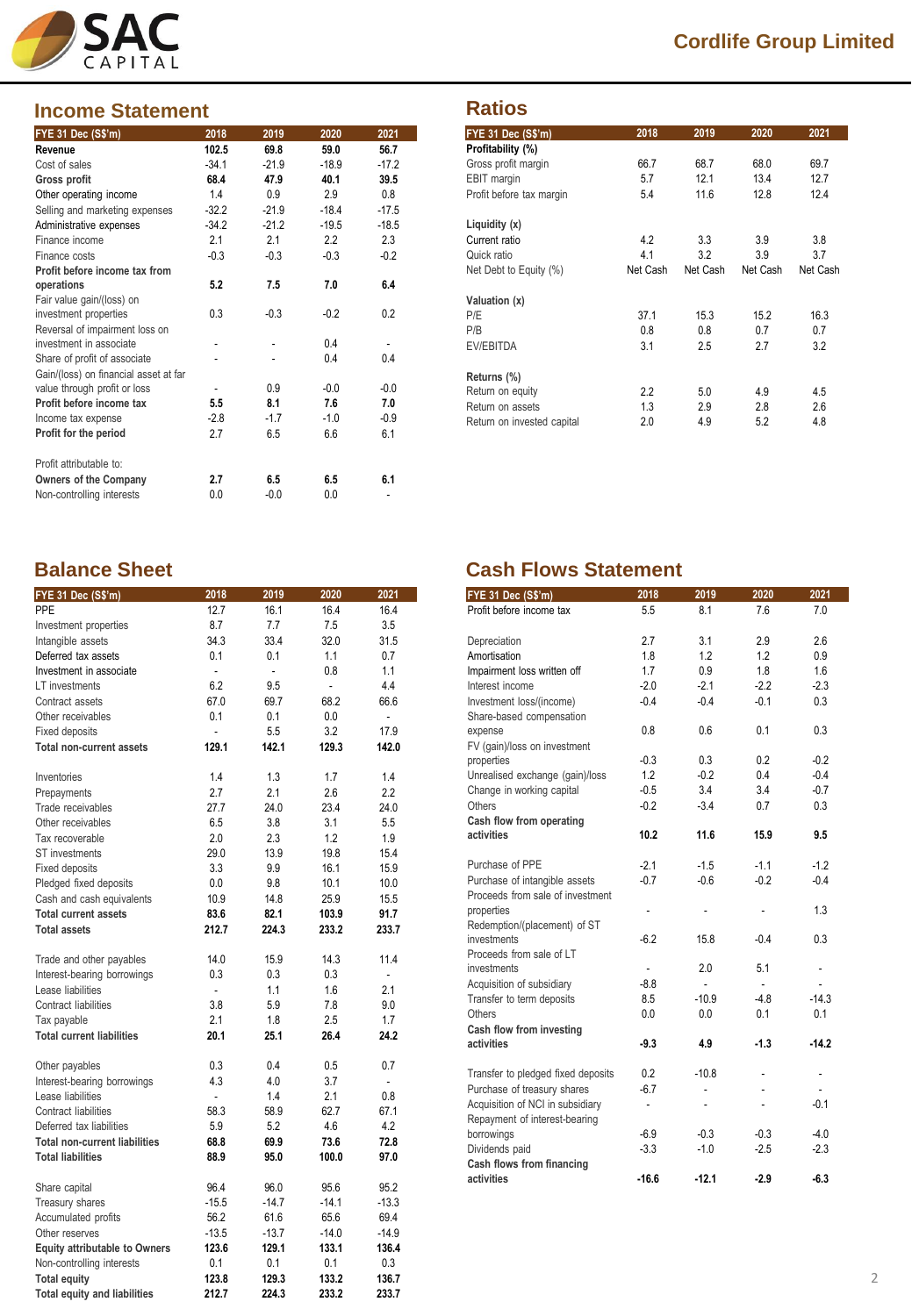

#### **DISCLAIMERS AND DISCLOSURES**

This report has been prepared and distributed by SAC Capital Private Limited ("**SAC Capital**") which is a holder of a capital markets services licence and an exempt financial adviser in Singapore.

This report has been prepared for the purpose of general circulation, we have not had regard to the specific investment objectives, financial situation, tax position or unique needs and constraints of any individual person or any specific group of persons and does not purport to be comprehensive or contain all necessary information which a prospective investor may require in arriving at an investment decision. Any prospective purchaser should make his own investigation of the securities and all information provided. Advice should be sought from a financial adviser regarding suitability, taking into account the specific investment objectives, financial situation or particular needs of the person in receipt of the recommendation, before a commitment to purchase is entered into.

This report does not constitute or form part of any offer or solicitation of any offer to buy or sell any securities. This report is confidential and the information in this report shall not be copied or reproduced in part or in whole, and save for the recipient of this report, shall not be disclosed to any other person without the prior written consent of SAC Capital. The distribution of this report outside the jurisdiction of Singapore is also strictly prohibited.

Whereas SAC Capital has not independently verified all the information set out in this report, all reasonable care and effort has been taken to ensure that the facts stated herein are accurate, this report might contain certain forward looking statements and forward looking financial information which are based on certain assumptions and involve known and unknown risks, uncertainties and other factors which may cause the actual results or performance of the subject company to be materially different from those expressed herein. Predictions, projections or forecasts of the economy or market trends are not indicative of the future performance of the subject company. The inclusion of such statements and information should not be regarded as a representation, warranty or prediction with respect to the accuracy of the underlying assumptions of the subject company or that the forecast results will or are likely to be achieved.

Our opinion and facts set out in this report are based on the market, economic, industry and other applicable conditions prevailing as at the date of the preparation of this report. Such conditions may change significantly over a relatively short period of time and we assume no responsibility to update, revise or reaffirm our opinion in light of any development subsequent to the publication of this report, that may or may not have affected our opinion contained herein.

This report contains forward-looking statement which are based on assumptions or forecasts and are subject to uncertainties which may result in the actual result or performance to be materially different from the opinion or facts set out herein. Caution should be exercised in placing undue reliance on such statements. such assumptions or forecasts may change over a relatively short period of time and we assume no responsibility to update, revise or reaffirm our opinion in light of any development subsequent to the publication of this report.

No representation or warranty, expressed or implied, is made and no responsibility is accepted by the company, SAC Capital, or any of their affiliates, advisers or representatives as to the fairness, accuracy, completeness or adequacy of such information or facts, in this report or any other written or oral information made available to any interested party or its advisers and any liability therefore is hereby expressly disclaimed.

SAC Capital and its associates, directors, and/or employees may have positions in the securities covered in the report and may also perform or seek to perform other corporate finance and/or capital markets related services for the company whose securities are covered in the report. SAC Capital and its related companies may from time to time perform advisory services or solicit such advisory services from the entity mentioned in this report ("**Other Services**"). This report is therefore classified as a non-independent report. However, the research professionals involved in the preparation of this report are independent of those possible or actual business relationships as they have not and will not participate in the solicitation or provision of such business.

As at the date of this report, SAC Capital does not have proprietary positions or interests in the subject company, except for:

| Party | <b>Quantum of position</b> |
|-------|----------------------------|
| Nil   | Nil                        |

As at the date of this report, SAC Capital, has had business relations with the subject company within the past 12 months, as disclosed hereunder:

| <b>Nature of Business Relation</b> | <b>Date of Business Relation</b> |
|------------------------------------|----------------------------------|
| Nil                                | Nil                              |